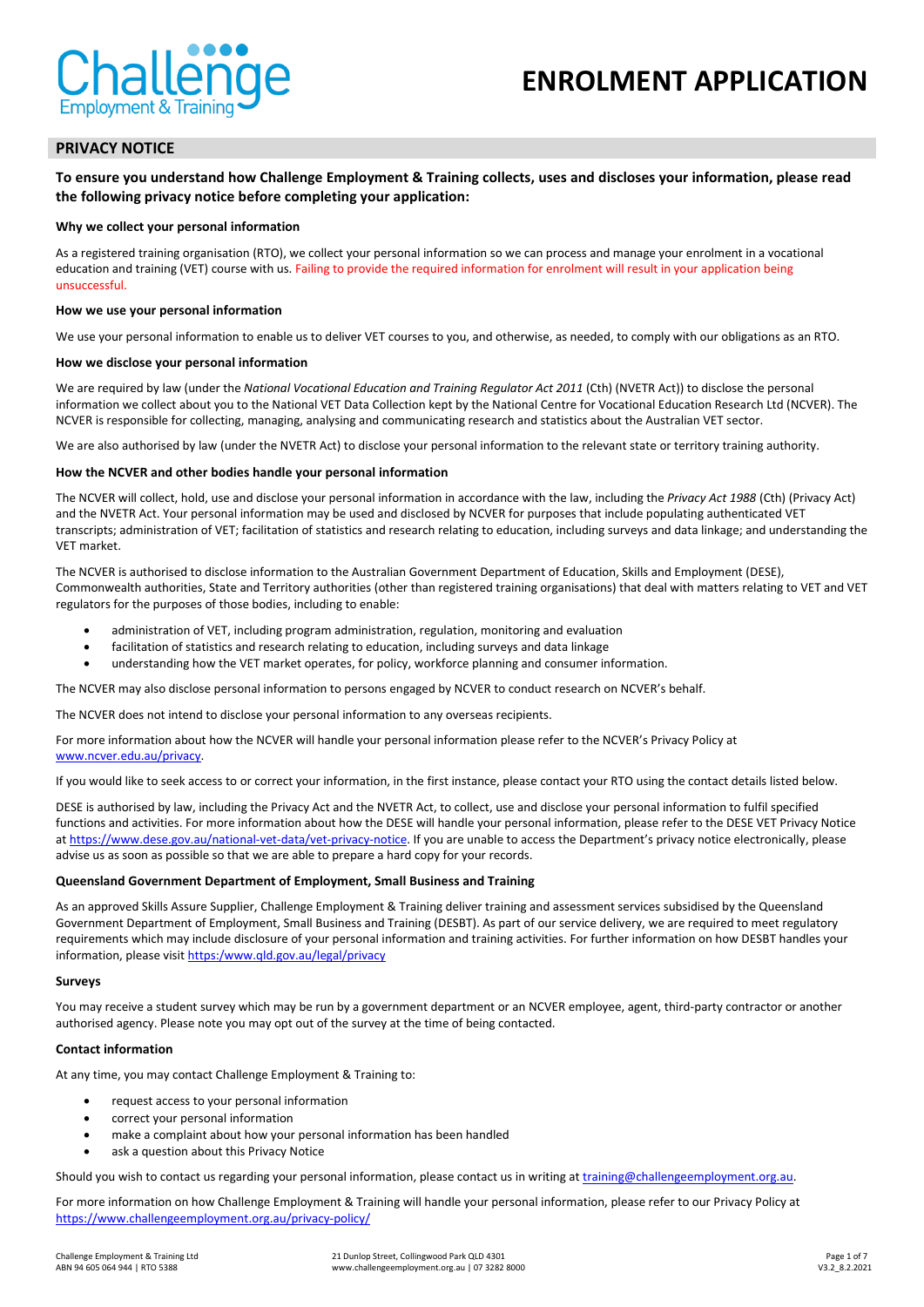

# **COURSE DETAILS**

## **1. What course are you enrolling into?**

Course Code: Course Title:

# **2. What program are you enrolling into? (if applicable)**

| 3. Study/delivery mode (tick ONE box only)                                                                                                                                                                                                                                                                                                                                                   |                                                 |                                      |  |  |
|----------------------------------------------------------------------------------------------------------------------------------------------------------------------------------------------------------------------------------------------------------------------------------------------------------------------------------------------------------------------------------------------|-------------------------------------------------|--------------------------------------|--|--|
| □ Online<br>$\Box$ Classroom                                                                                                                                                                                                                                                                                                                                                                 | $\Box$ Workplace                                | $\Box$ Recognition of Prior Learning |  |  |
| 4. How did you find out about us?                                                                                                                                                                                                                                                                                                                                                            |                                                 |                                      |  |  |
| $\Box$ Social media (Facebook, Instagram)                                                                                                                                                                                                                                                                                                                                                    | I Job search website (Seek, Indeed)             | $\Box$ JobActive provider            |  |  |
| $\Box$ Word of mouth                                                                                                                                                                                                                                                                                                                                                                         | $\Box$ Radio/newspaper                          | $\Box$ Other – please specify:       |  |  |
| 5. Type of enrolment (tick ONE box only)                                                                                                                                                                                                                                                                                                                                                     |                                                 |                                      |  |  |
| $\Box$ Certificate 3 Guarantee<br>$\Box$ Fee for Service                                                                                                                                                                                                                                                                                                                                     | ■ Skilling Queenslanders for Work               | $\Box$ User Choice                   |  |  |
| Please tick the below boxes only where applicable:                                                                                                                                                                                                                                                                                                                                           |                                                 |                                      |  |  |
| I declare that advice has been provided to me concerning expectations and rules regarding Queensland government funded training<br>programs offered at Challenge Employment & Training.                                                                                                                                                                                                      |                                                 |                                      |  |  |
| $\Box$<br><b>Certificate 3 Guarantee:</b> I acknowledge that I will no longer be eligible for a government subsidised training place under the Certificate 3<br>Guarantee program once I have completed a Certificate III or higher level qualification. I also declare that I have not been enrolled in, or<br>have previously completed, a Certificate III or higher level qualification.  |                                                 |                                      |  |  |
| Skilling Queenslanders for Work: I acknowledge that I will no longer be eligible for a government subsidised training place under the<br>$\Box$<br>Skilling Queenslanders for Work program once I have completed a program utilising this funding. I also declare that I have not been<br>enrolled in, or have previously completed, a program funded under Skilling Queenslanders for Work. |                                                 |                                      |  |  |
| User Choice: I acknowledge that I have been provided with information about the User Choice program funding and co-contribution<br>$\Box$<br>requirements and I am aware of my obligations under a registered training contract as an apprentice or trainee.                                                                                                                                 |                                                 |                                      |  |  |
| <b>PERSONAL DETAILS</b>                                                                                                                                                                                                                                                                                                                                                                      |                                                 |                                      |  |  |
| 6. What is your title?<br>$\Box$ Mr.<br>$\square$ Mrs.<br>$\square$ Ms.                                                                                                                                                                                                                                                                                                                      | $\Box$ Miss                                     |                                      |  |  |
| 7. Enter your full name*<br>* Please write the name that you used when you applied for your Unique Student Identifier (USI), including any middle names. If you do not yet have a USI and<br>want Challenge Employment & Training to apply for a USI on your behalf, see section on the USI on page 5 for a detailed explanation.<br>Family name:<br>Given name:                             |                                                 |                                      |  |  |
| Middle name:                                                                                                                                                                                                                                                                                                                                                                                 | Previous surname/s:                             |                                      |  |  |
|                                                                                                                                                                                                                                                                                                                                                                                              |                                                 |                                      |  |  |
| 8. Enter your birth date<br>Day/month/year:                                                                                                                                                                                                                                                                                                                                                  | 9. Gender (tick ONE box only)<br>$\square$ Male | $\Box$ Female<br>$\Box$ Other        |  |  |
|                                                                                                                                                                                                                                                                                                                                                                                              |                                                 |                                      |  |  |
| 10. Enter your contact details                                                                                                                                                                                                                                                                                                                                                               |                                                 |                                      |  |  |
| Mobile phone:                                                                                                                                                                                                                                                                                                                                                                                | Email address:                                  |                                      |  |  |
| Home phone:                                                                                                                                                                                                                                                                                                                                                                                  | Work phone:                                     |                                      |  |  |
| 11. What is the address of your usual residence?                                                                                                                                                                                                                                                                                                                                             |                                                 |                                      |  |  |
| Building/property name:                                                                                                                                                                                                                                                                                                                                                                      |                                                 |                                      |  |  |
| Flat/unit number:<br>Street number:                                                                                                                                                                                                                                                                                                                                                          | Street name:                                    |                                      |  |  |
| Suburb:                                                                                                                                                                                                                                                                                                                                                                                      | State/territory:                                | Postcode:                            |  |  |
| 12. What is your postal address (if different from above)?                                                                                                                                                                                                                                                                                                                                   |                                                 |                                      |  |  |
| PO box number:                                                                                                                                                                                                                                                                                                                                                                               |                                                 |                                      |  |  |
| Suburb:                                                                                                                                                                                                                                                                                                                                                                                      | State/territory:                                | Postcode:                            |  |  |
| 13. In case of emergency, please contact:                                                                                                                                                                                                                                                                                                                                                    |                                                 |                                      |  |  |
| Name:<br>Relationship:                                                                                                                                                                                                                                                                                                                                                                       |                                                 |                                      |  |  |
| Contact number:                                                                                                                                                                                                                                                                                                                                                                              |                                                 |                                      |  |  |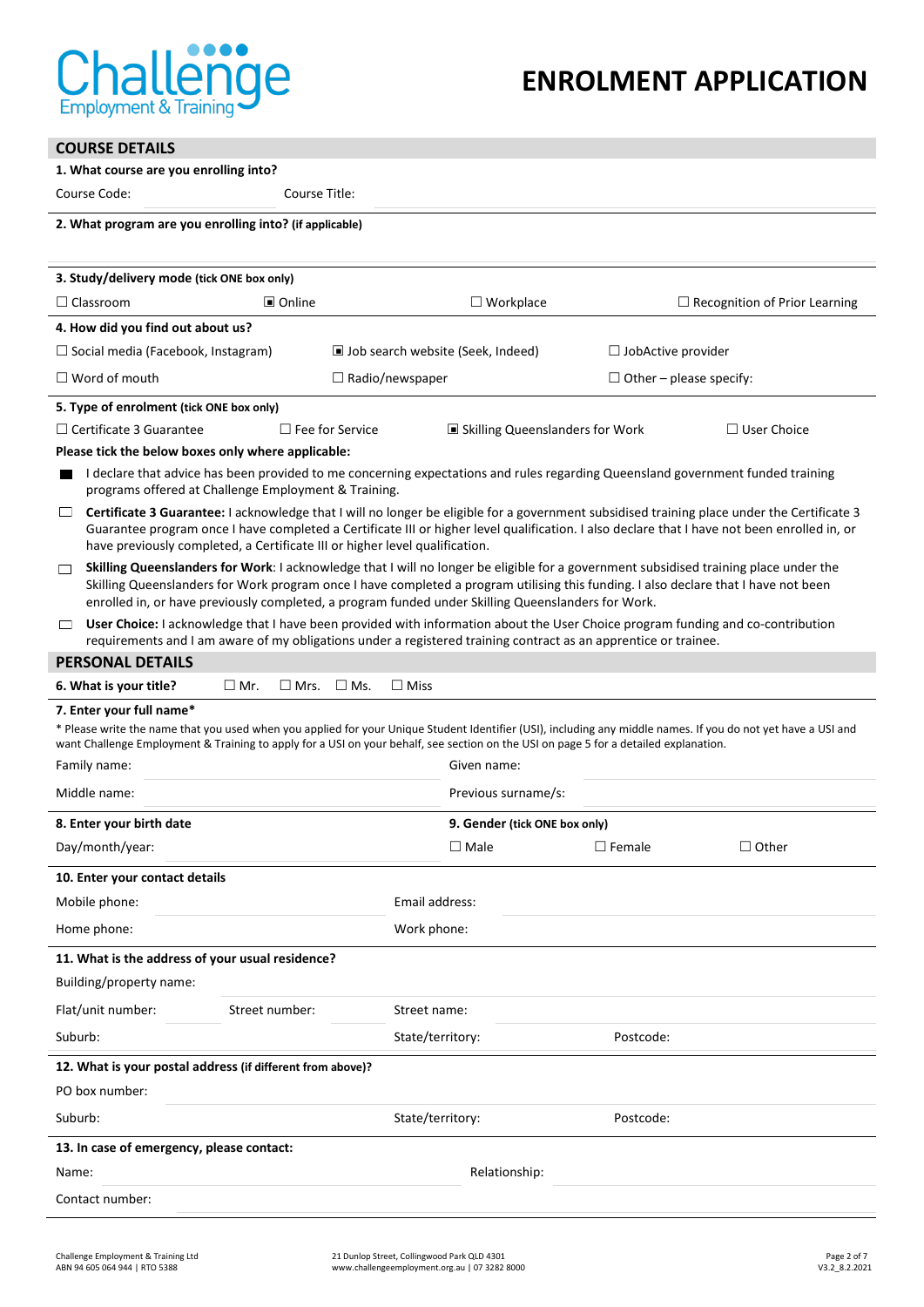

# **ENROLMENT APPLICATION**

| <b>ORGANISATION DETAILS if applicable</b>                                                                                                                                                                                                                                                                |                                                  |                                                                                              |                                                    |                              |  |
|----------------------------------------------------------------------------------------------------------------------------------------------------------------------------------------------------------------------------------------------------------------------------------------------------------|--------------------------------------------------|----------------------------------------------------------------------------------------------|----------------------------------------------------|------------------------------|--|
| 14. If you are linked with an organisation, please specify contact details:                                                                                                                                                                                                                              |                                                  |                                                                                              |                                                    |                              |  |
| Organisation name:                                                                                                                                                                                                                                                                                       |                                                  |                                                                                              |                                                    |                              |  |
| Org. Contact name:                                                                                                                                                                                                                                                                                       | Org. Contact position:                           |                                                                                              |                                                    |                              |  |
| Org. Contact phone:                                                                                                                                                                                                                                                                                      | Org. Contact email address:                      |                                                                                              |                                                    |                              |  |
| LANGUAGE AND CULTURAL DIVERSITY                                                                                                                                                                                                                                                                          |                                                  |                                                                                              |                                                    |                              |  |
| 15.a. In which country were you born?                                                                                                                                                                                                                                                                    |                                                  |                                                                                              |                                                    |                              |  |
| $\Box$ Australia                                                                                                                                                                                                                                                                                         | $\Box$ Other – please specify:                   |                                                                                              |                                                    |                              |  |
| 15.b. In which city were you born?                                                                                                                                                                                                                                                                       |                                                  |                                                                                              |                                                    |                              |  |
| 16.a. Australian residency status (tick ONE box only)                                                                                                                                                                                                                                                    |                                                  |                                                                                              |                                                    |                              |  |
| $\Box$ Australian Citizen                                                                                                                                                                                                                                                                                | $\Box$ Australian Permanent Resident             | $\Box$ New Zealand Citizen $\Box$ Other visa status – please specify:                        |                                                    |                              |  |
| 16.b. Country of citizenship?                                                                                                                                                                                                                                                                            |                                                  |                                                                                              |                                                    |                              |  |
| 17. Do you speak a language other than English at home? (if more than one language, indicate the one that is spoken most often)                                                                                                                                                                          |                                                  |                                                                                              |                                                    |                              |  |
| $\square$ No                                                                                                                                                                                                                                                                                             | $\Box$ Yes, other – please specify:              | English assistance? $\Box$ Yes, please specify:                                              |                                                    |                              |  |
| 18. How well do you speak English?                                                                                                                                                                                                                                                                       |                                                  |                                                                                              |                                                    |                              |  |
| $\Box$ Very well                                                                                                                                                                                                                                                                                         | $\square$ Well                                   | $\Box$ Not well                                                                              |                                                    | $\Box$ Not at all            |  |
| 19. Are you of Aboriginal or Torres Strait Islander origin? (for persons of both Aboriginal and Torres Strait Islander origin, mark both 'yes' boxes)                                                                                                                                                    |                                                  |                                                                                              |                                                    |                              |  |
| $\square$ No                                                                                                                                                                                                                                                                                             | $\Box$ Yes, Aboriginal                           | $\Box$ Yes, Torres Strait Islander                                                           |                                                    |                              |  |
| <b>DISABILITY</b>                                                                                                                                                                                                                                                                                        |                                                  |                                                                                              |                                                    |                              |  |
| 20.a. Do you consider yourself to have a disability, impairment or long-term condition?                                                                                                                                                                                                                  |                                                  |                                                                                              |                                                    |                              |  |
| $\Box$ Yes                                                                                                                                                                                                                                                                                               | $\Box$ No – Go to question 21                    |                                                                                              |                                                    |                              |  |
| 20.b. If you indicated the presence of a disability, impairment or long-term condition, please select the area(s) in the following list:<br>You may indicate more than one area. Please refer to the Disability Supplement on page 4 for an explanation of the following disabilities.                   |                                                  |                                                                                              |                                                    |                              |  |
| $\Box$ Hearing/deaf                                                                                                                                                                                                                                                                                      | $\Box$ Physical                                  | $\Box$ Intellectual                                                                          | $\Box$ Learning                                    | $\Box$ Mental illness        |  |
| $\Box$ Acquired brain impairment                                                                                                                                                                                                                                                                         | $\Box$ Visions                                   | $\Box$ Medical condition                                                                     | $\Box$ Injury                                      | $\Box$ Other                 |  |
| 20.c. If you have indicated Physical, Injury or Other, please specify:                                                                                                                                                                                                                                   |                                                  |                                                                                              |                                                    |                              |  |
| 20.d. Support for disability?                                                                                                                                                                                                                                                                            |                                                  |                                                                                              |                                                    |                              |  |
| <b>SCHOOLING</b>                                                                                                                                                                                                                                                                                         |                                                  |                                                                                              |                                                    |                              |  |
| 21. What is your highest COMPLETED school level? (tick ONE box only)                                                                                                                                                                                                                                     |                                                  |                                                                                              |                                                    |                              |  |
| If you are currently enrolled in secondary education, the Highest school level completed refers to the highest school level you have actually completed, and not<br>the level you are currently undertaking. For example, if you are currently in Year 10, the Highest school level completed is Year 9. |                                                  |                                                                                              |                                                    |                              |  |
| $\Box$ Year 12                                                                                                                                                                                                                                                                                           | $\Box$ Year 11                                   | $\Box$ Year 10                                                                               |                                                    | $\Box$ Year 9 or equivalent  |  |
| $\Box$ Year 8 or below                                                                                                                                                                                                                                                                                   | $\Box$ Never attended school – go to question 24 |                                                                                              |                                                    |                              |  |
| 22. In which year did you complete that school level?                                                                                                                                                                                                                                                    |                                                  |                                                                                              | 23. Are you still enrolled in secondary education? |                              |  |
|                                                                                                                                                                                                                                                                                                          |                                                  | $\Box$ Yes                                                                                   | $\square$ No                                       |                              |  |
| PREVIOUS QUALIFICATIONS ACHIEVED                                                                                                                                                                                                                                                                         |                                                  |                                                                                              |                                                    |                              |  |
| 24. Have you SUCCESSFULLY completed any nationally recognised qualification/s, or received a Statement of Attainment/s in partial<br>completion of a nationally recognised qualification?                                                                                                                |                                                  |                                                                                              |                                                    |                              |  |
| $\Box$ Yes                                                                                                                                                                                                                                                                                               |                                                  | $\Box$ No – go to question 26                                                                |                                                    |                              |  |
| 25.a. If yes, tick ANY applicable boxes and proceed to question 25.b:                                                                                                                                                                                                                                    |                                                  |                                                                                              |                                                    |                              |  |
| $\Box$ Bachelor degree or higher degree                                                                                                                                                                                                                                                                  |                                                  | $\Box$ Advanced diploma or associate degree                                                  | $\Box$ Diploma (or associate diploma)              |                              |  |
| $\Box$ Certificate II<br>$\Box$ Certificate IV (or adv. certificate/technician)<br>$\Box$ Certificate III (or trade certificate)                                                                                                                                                                         |                                                  |                                                                                              |                                                    |                              |  |
| $\Box$ Certificate I<br>$\Box$ Other education                                                                                                                                                                                                                                                           |                                                  |                                                                                              |                                                    |                              |  |
| 25.b. If any indicated, please specify qualification type:                                                                                                                                                                                                                                               |                                                  |                                                                                              |                                                    |                              |  |
| $\Box$ Australian Qualification                                                                                                                                                                                                                                                                          |                                                  | $\Box$ Australian Equivalent Qualification                                                   | $\Box$ International Qualification                 |                              |  |
| Challenge Employment & Training Ltd<br>ABN 94 605 064 944   RTO 5388                                                                                                                                                                                                                                     |                                                  | 21 Dunlop Street, Collingwood Park QLD 4301<br>www.challengeemployment.org.au   07 3282 8000 |                                                    | Page 3 of 7<br>V3.2 8.2.2021 |  |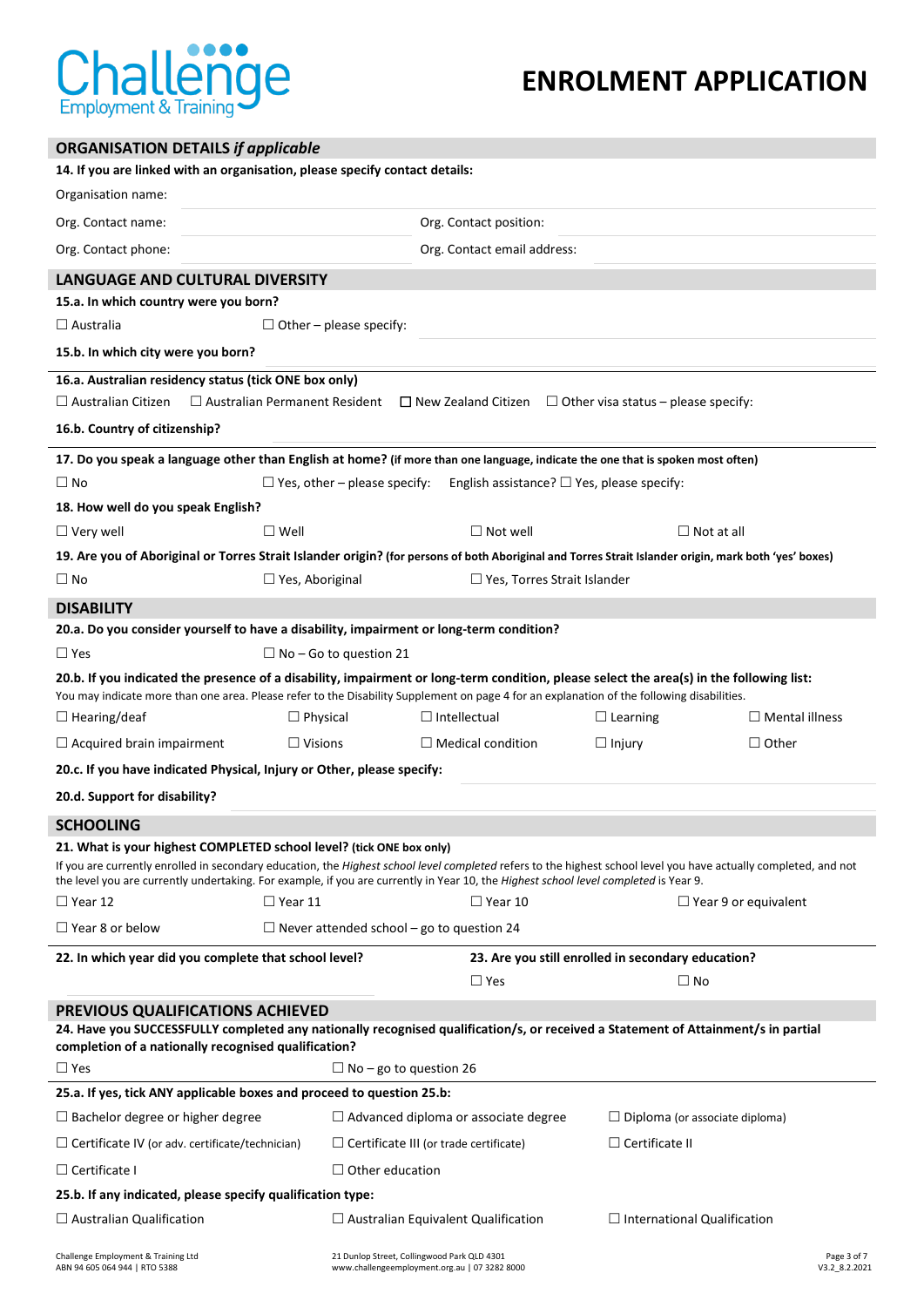

# **EMPLOYMENT**

| 26. Of the following categories, which BEST describes your current employment status?                                         |                                                      |                                                  |  |  |  |
|-------------------------------------------------------------------------------------------------------------------------------|------------------------------------------------------|--------------------------------------------------|--|--|--|
| $\Box$ Full-time employee (>35 hours per week)                                                                                | $\Box$ Part-time employee (<35 hours per week)       | $\Box$ Self-employed (not employing others)      |  |  |  |
| $\Box$ Self-employed (employing others)                                                                                       | $\Box$ Employed (unpaid worker in a family business) | $\Box$ Unemployed (seeking full-time work)       |  |  |  |
| $\Box$ Unemployed (seeking part-time work)                                                                                    | $\Box$ Not employed (not seeking employment)         |                                                  |  |  |  |
| <b>STUDY REASON</b>                                                                                                           |                                                      |                                                  |  |  |  |
| 27. Of the following categories, select the ONE which best describes the main reason you are undertaking this program/course: |                                                      |                                                  |  |  |  |
|                                                                                                                               |                                                      |                                                  |  |  |  |
| $\Box$ To get a job                                                                                                           | $\Box$ To develop my existing business               | $\Box$ To start my own business                  |  |  |  |
| $\Box$ To try for a different career                                                                                          | $\Box$ To get a better job or promotion              | $\Box$ It was a requirement of my job            |  |  |  |
| $\Box$ I wanted extra skills for my job                                                                                       | $\Box$ To get into another course of study           | $\Box$ For personal interest or self-development |  |  |  |

## **APPLICANT DECLARATION AND CONSENT**

- **I** declare that the information I have provided to the best of my knowledge is true and correct.
- I consent to the collection, use and disclosure of my personal information in accordance with the Privacy Notice on page 1.
- I understand that giving false or incomplete information may lead to the refusal of my application or cancellation of enrolment.
- I agree to abide by Challenge Employment & Training policies as outlined in the Student Handbook that I have been provided.
- I understand that I must meet all relevant entry requirements associated with my chosen qualification, and/or funding arrangements, prior to my enrolment being accepted.
- I understand the fees payable and refund policy in relation to my training program:
	- o **Certificate 3 Guarantee** Partly funded by the Queensland Government and co-contribution fees as published by Challenge Employment & Training are payable by the student prior to commencement.
	- o **Fee for Service** Full fees payable by the student.
	- o **Skilling Queenslanders for Work** Fully funded by the Queensland Government, with no fee payment to be made by the student.
	- o **User Choice** Partly funded by the Queensland Government and co-contribution fees of \$1.60 per nominal hour are payable by either the apprentice/trainee, or their employer.
- **I** authorise Challenge Employment & Training to contact me by post, phone, email and/or text message.
- " I give permission to Challenge Employment & Training to locate my Unique Student Identifier (USI). Please refer to page 5 for more information regarding USI, including an application for USI in the event that I do not have a USI.

#### **Applicant Declaration and Consent**

In signing below, I confirm I have declared and consented to the above-mentioned.

| <b>Applicant Name:</b>      |       |  |
|-----------------------------|-------|--|
| <b>Applicant Signature:</b> | Date: |  |

## **If applicant is under the age of 18, parent/guardian consent is required: Parent Name:**

| .                                               |                 |              |            |
|-------------------------------------------------|-----------------|--------------|------------|
| <b>Parent Signature:</b>                        |                 | Date:        |            |
|                                                 |                 |              |            |
| <b>OFFICE USE ONLY</b>                          |                 |              |            |
| Is applicant a Transition to Work (TTW) client? | $\Box$ Yes      | $\square$ No |            |
| If yes, has this status been flagged in SMS?    | $\sqsupset$ Yes | $\Box$ No    | $\Box$ N/A |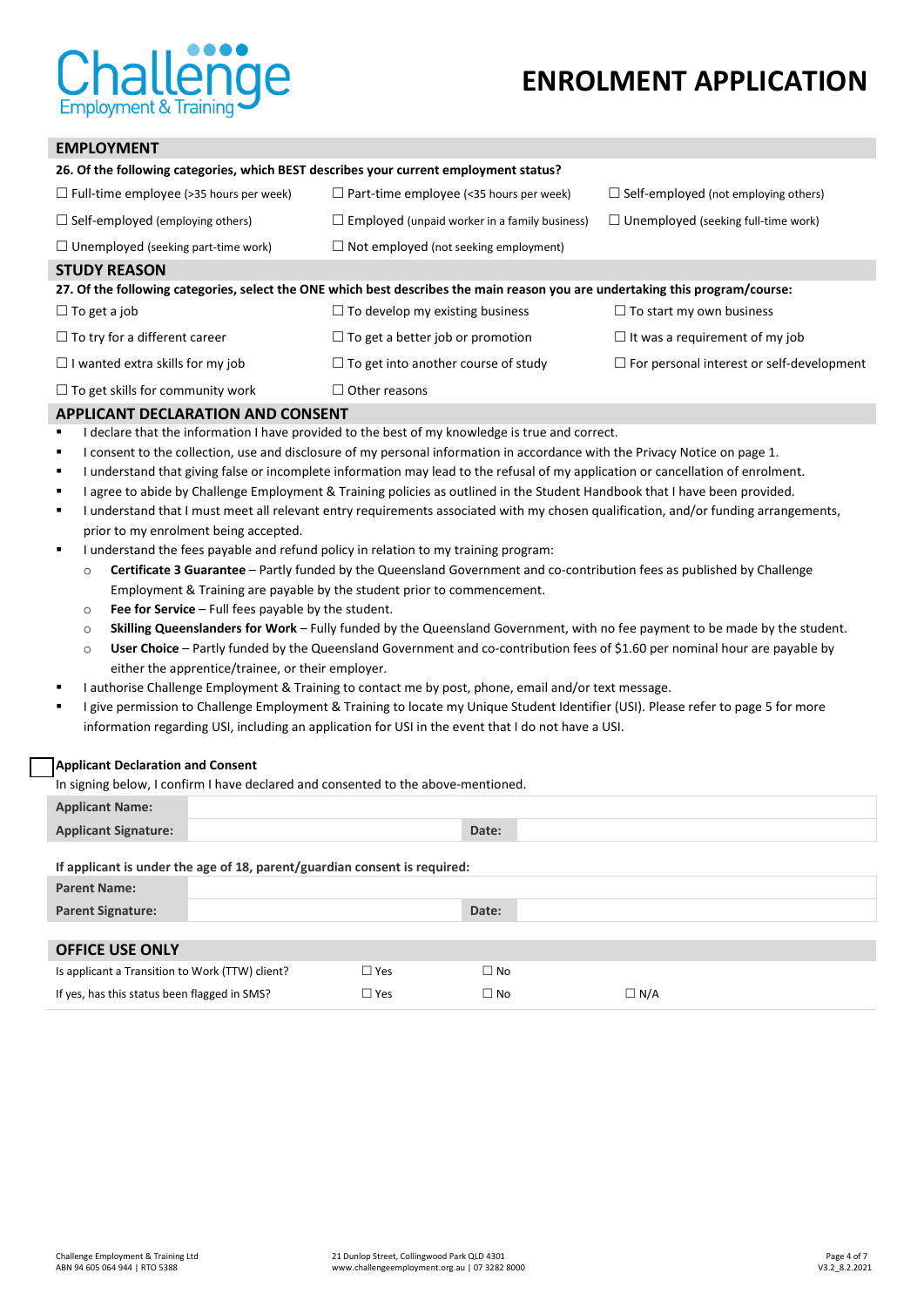

## **DISABILITY SUPPLEMENT INFORMATION**

#### **INTRODUCTION**

The purpose of the Disability Supplement is to provide additional information to assist with answering the disability question.

#### **If you indicated the presence of a disability, impairment or long-term condition, please see an explanation in the following list.**

Please note that Disability in this context does not include short-term disabling health conditions such as a fractured leg, influenza, or corrected physical conditions such as impaired vision managed by wearing glasses or lenses.

#### **Hearing/deaf**

Hearing impairment is used to refer to a person who has an acquired mild, moderate, severe or profound hearing loss after learning to speak, communicate orally and maximises residual hearing with the assistance of amplification. A person who is deaf has a severe or profound hearing loss from, at, or near birth and mainly relies upon vision to communicate, whether through lip reading, gestures, cued speech, finger spelling and/or sign language.

#### **Physical**

A physical disability affects the mobility or dexterity of a person and may include a total or partial loss of a part of the body. A physical disability may have existed since birth or may be the result of an accident, illness, or injury suffered later in life; for example, amputation, arthritis, cerebral palsy, multiple sclerosis, muscular dystrophy, paraplegia, quadriplegia or post-polio syndrome.

#### **Intellectual**

In general, the term 'intellectual disability' is used to refer to low general intellectual functioning and difficulties in adaptive behaviour, both of which conditions were manifested before the person reached the age of 18. It may result from infection before or after birth, trauma during birth, or illness.

#### **Learning**

A general term that refers to a heterogeneous group of disorders manifested by significant difficulties in the acquisition and use of listening, speaking, reading, writing, reasoning, or mathematical abilities. These disorders are intrinsic to the individual, presumed to be due to central nervous system dysfunction, and may occur across the life span. Problems in self-regulatory behaviours, social perception, and social interaction may exist with learning disabilities but do not by themselves constitute a learning disability.

#### **Mental illness**

Mental illness refers to a cluster of psychological and physiological symptoms that cause a person suffering or distress and which represent a departure from a person's usual pattern and level of functioning.

#### **Acquired brain impairment**

Acquired brain impairment is injury to the brain that results in deterioration in cognitive, physical, emotional or independent functioning. Acquired brain impairment can occur as a result of trauma, hypoxia, infection, tumour, accidents, violence, substance abuse, degenerative neurological diseases or stroke. These impairments may be either temporary or permanent and cause partial or total disability or psychosocial maladjustment.

#### **Vision**

This covers a partial loss of sight causing difficulties in seeing, up to and including blindness. This may be present from birth or acquired as a result of disease, illness or injury.

#### **Medical condition**

Medical condition is a temporary or permanent condition that may be hereditary, genetically acquired or of unknown origin. The condition may not be obvious or readily identifiable, yet may be mildly or severely debilitating and result in fluctuating levels of wellness and sickness, and/or periods of hospitalisation; for example, HIV/AIDS, cancer, chronic fatigue syndrome, Crohn's disease, cystic fibrosis, asthma or diabetes.

### **Other**

A disability, impairment or long-term condition which is not suitably described by one or several disability types in combination. Autism spectrum disorders are reported under this category.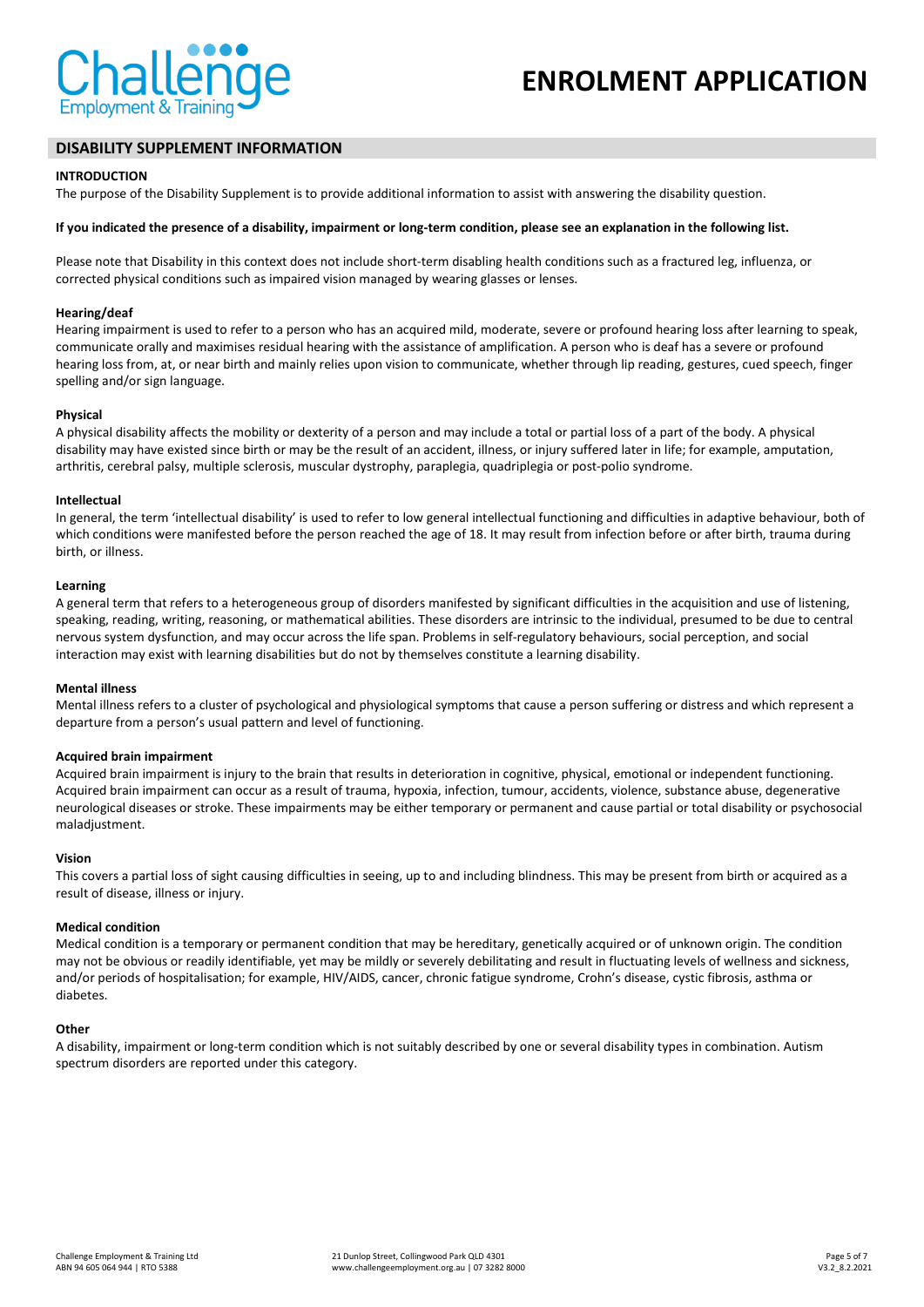

# **UNIQUE STUDENT IDENTIFIER (USI) PRIVACY NOTICE**

## **CONSENT FOR COLLECTION, USE OR DISCLOSURE OF PERSONAL INFORMATION**

The following is provided to you on behalf of the Student Identifiers Registrar (Registrar).

You are advised and agree that you understand and consent that the personal information you provide in connection with your application for a Unique Student Identifier (USI):

- is collected by the Registrar as authorised by the Student Identifiers Act 2014.
- is collected by the Registrar for the purposes of:
	- o applying for, verifying and giving a USI;
		- o resolving problems with a USI; and
		- o creating authenticated vocational education and training (VET) transcripts;
- may be disclosed to:
	- o Commonwealth and State/Territory government departments and agencies and statutory bodies performing functions relating to VET for:
		- the purposes of administering and auditing VET, VET providers and VET programs;
		- education related policy and research purposes; and
		- to assist in determining eligibility for training subsidies;
	- o VET Regulators to enable them to perform their VET regulatory functions;
	- o VET Admission Bodies for the purposes of administering VET and VET programs;
	- o current and former Registered Training Organisations to enable them to deliver VET courses to the individual, meet their reporting obligations under the VET standards and government contracts and assist in determining eligibility for training subsidies;
	- o schools for the purposes of delivering VET courses to the individual and reporting on these courses;
	- o the National Centre for Vocational Education Research for the purpose of creating authenticated VET transcripts, resolving problems with USIs and for the collection, preparation and auditing of national VET statistics;
	- o researchers for education and training related research purposes;
	- o any other person or agency that may be authorised or required by law to access the information;
	- o any entity contractually engaged by the Student Identifiers Registrar to assist in the performance of his or her functions in the administration of the USI system; and
	- will not otherwise be disclosed without your consent unless authorised or required by or under law.

The consequences for not providing the Registrar with some or all of your personal information are that the Registrar will not be able to issue you with a USI.

## **Privacy policies and complaints**

You can find further information on how the Registrar collects, uses and discloses the personal information about you in the Registrar's Privacy Policy [\(https://www.usi.gov.au/documents/privacy-policy\)](https://www.usi.gov.au/documents/privacy-policy) or by contacting the Registrar on [usi@education.gov.au](mailto:usi@education.gov.au) or telephone 1300 857 536, international enquiries +61 2 6240 8740. The Registrar's Privacy Policy contains information about how you may access and seek correction of the personal information held about you and how you may make a complaint about a breach of privacy by the Registrar in connection with the USI and how such complaints will be dealt with.

You may also make a complaint to the Information Commissioner about an interference with privacy pursuant to the *Privacy Act 1988*, including in relation to the misuse or interference of or unauthorised collection, use, access, modification or disclosure of USIs.

## **UNIQUE STUDENT IDENTIFIER (USI)**

From 1 January 2015, we, Challenge Employment & Training can be prevented from issuing you with a nationally recognised VET qualification or statement of attainment when you complete your qualification if you do not have a Unique Student Identifier (USI). In addition, we are required to include your USI in the data we submit to NCVER. If you have not yet obtained a USI, you can apply for it directly at <https://www.usi.gov.au/students/create-your-usi/> on a computer or mobile device.

#### **Enter your Unique Student Identifier (USI) (if you already have one)**

You may already have a USI if you have done any nationally recognised training, which could include training at work, completing a first aid course or RSA (Responsible Service of Alcohol) course, getting a white card, or studying at a TAFE or training organisation. It is important that you try to find out whether you already have a USI before attempting to create a new one. You should not have more than one USI.

To check if you already have a USI, use the 'Forgotten USI' link on the USI website a[t https://www.usi.gov.au/faqs/i-have-forgotten-my-usi/.](https://www.usi.gov.au/faqs/i-have-forgotten-my-usi/)